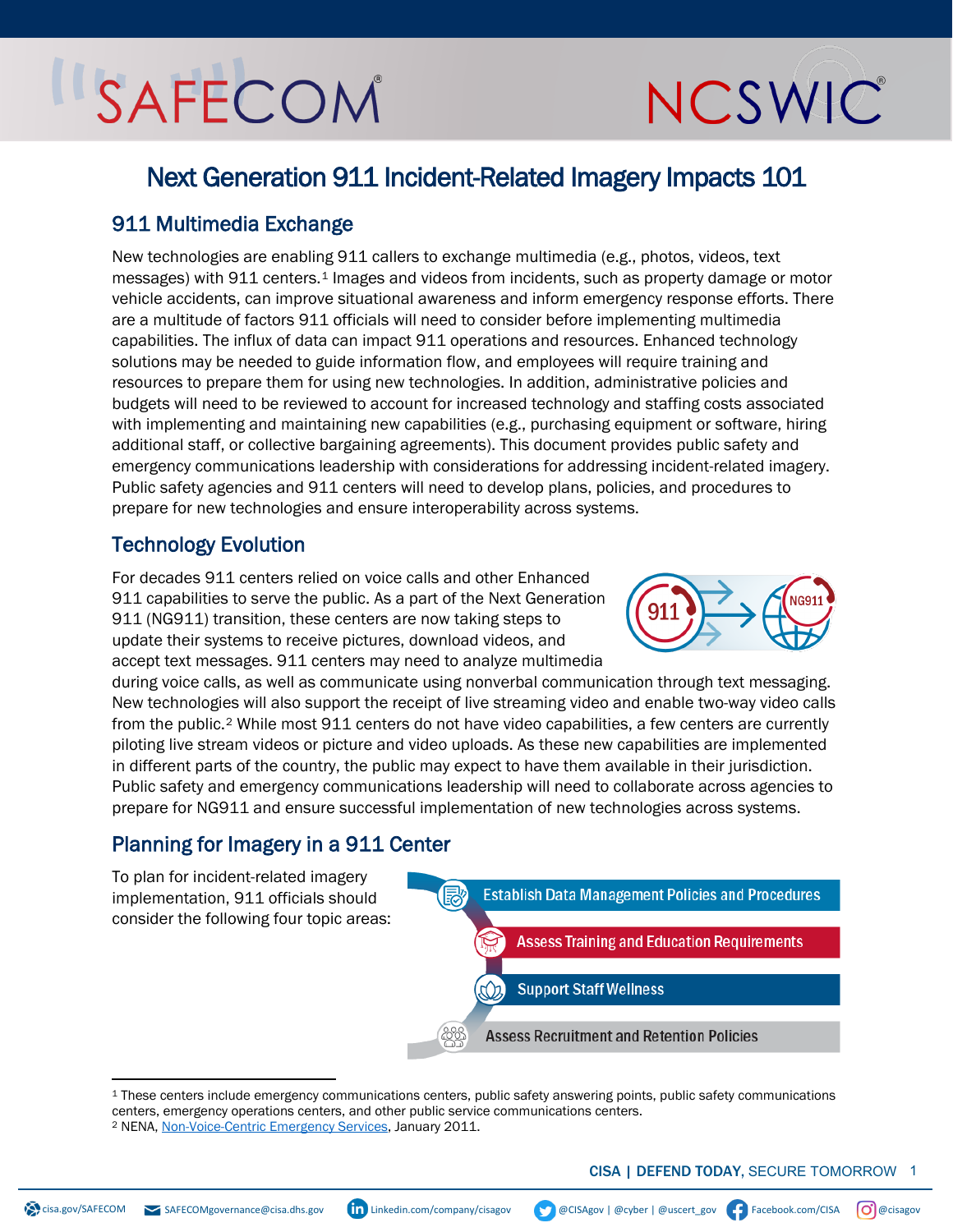### SAFECOM



#### Establish Data Management Policies and Procedures

911 centers will have to process large volumes of data. Some of the data being shared may be sensitive in nature. It is recommended that 911 centers develop policies and procedures to outline requirements for handling and sharing information internally and externally (e.g., vetting data for accuracy, sharing data with first responders, and responding to information requests from media outlets), storing (e.g., retention policies), and safeguarding data.[3](#page-1-0)

The sharing of multimedia also introduces privacy considerations. Some of the media sent by 911 callers, whether solicited or unsolicited, may contain images of other individuals that were not directly involved in an incident, or they may send images of victims in distress. 911 officials will need to account for such technology evolution and engage with leadership, staff, and the public to raise awareness about new capabilities, set expectations, and address concerns.

911 centers can consider establishing standard operating procedures (SOPs)/standard operating guidelines (SOGs) to ensure the right information is shared with the right people at the right time.<sup>[4](#page-1-1)</sup> SOPs/SOGs can ensure content is received and reviewed by individuals with the appropriate training. For example, some states have established SOPs/SOGs that outline processes for receiving and transferring data to a sworn officer. Agencies may also consider establishing mechanisms to proactively assess data and share pertinent information with the Incident Commander and other first responders, whether sharing materials in real-time or storing images and videos for first responders to access at their convenience.

Various scenarios will need to be addressed based on data type and intended distribution. Some events may require event notification to 911 center personnel with most of the information going to responders responsible for interpreting it.<sup>[5](#page-1-2)</sup> These processes need to be planned for in coordination with response agencies and providers of the monitoring systems. For example, some 911 centers have designated tactical lines for calls or events requiring additional capabilities, such as mapping resources. This helps keep lines open and allows dispatchers to respond to other calls. With the increase in multimedia sharing, 911 centers may look at ways they can incorporate other software and technologies, such as artificial intelligence (AI) analytics, to reduce the burden of staff and assess videos in real-time.

#### Assess Training and Educational Requirements

Over the last decade, job descriptions for telecommunicators have changed to address their evolving roles and responsibilities. The exchange of incident-related imagery may require additional and specialized training for telecommunicators. It is recommended that 911 centers consider establishing training requirements for personnel receiving and reviewing data. 911 centers may also consider establishing specific imagery-based protocols and training for personnel conducting

<span id="page-1-0"></span><sup>3</sup> Local data retention policies may differ from state policies. 911 center officials should consider reviewing state and local statutes and data retention policies that govern 911 data. This may include policies and legislation that address misuse of systems and technology (e.g., sending false or obscene images and videos).<br>4 When developing SOPs/SOGs, public safety and emergency communications leadership should consider coordinating

<span id="page-1-1"></span>with neighboring jurisdictions, statewide interoperability coordinators (SWICs), and overarching 911 advisory bodies, and including available standards and best practices.<br>5 For example, some data, such as automatic crash notifications and health monitors, may require only analytics and

<span id="page-1-2"></span>routing in the background, avoiding hands-on management by 911 center personnel.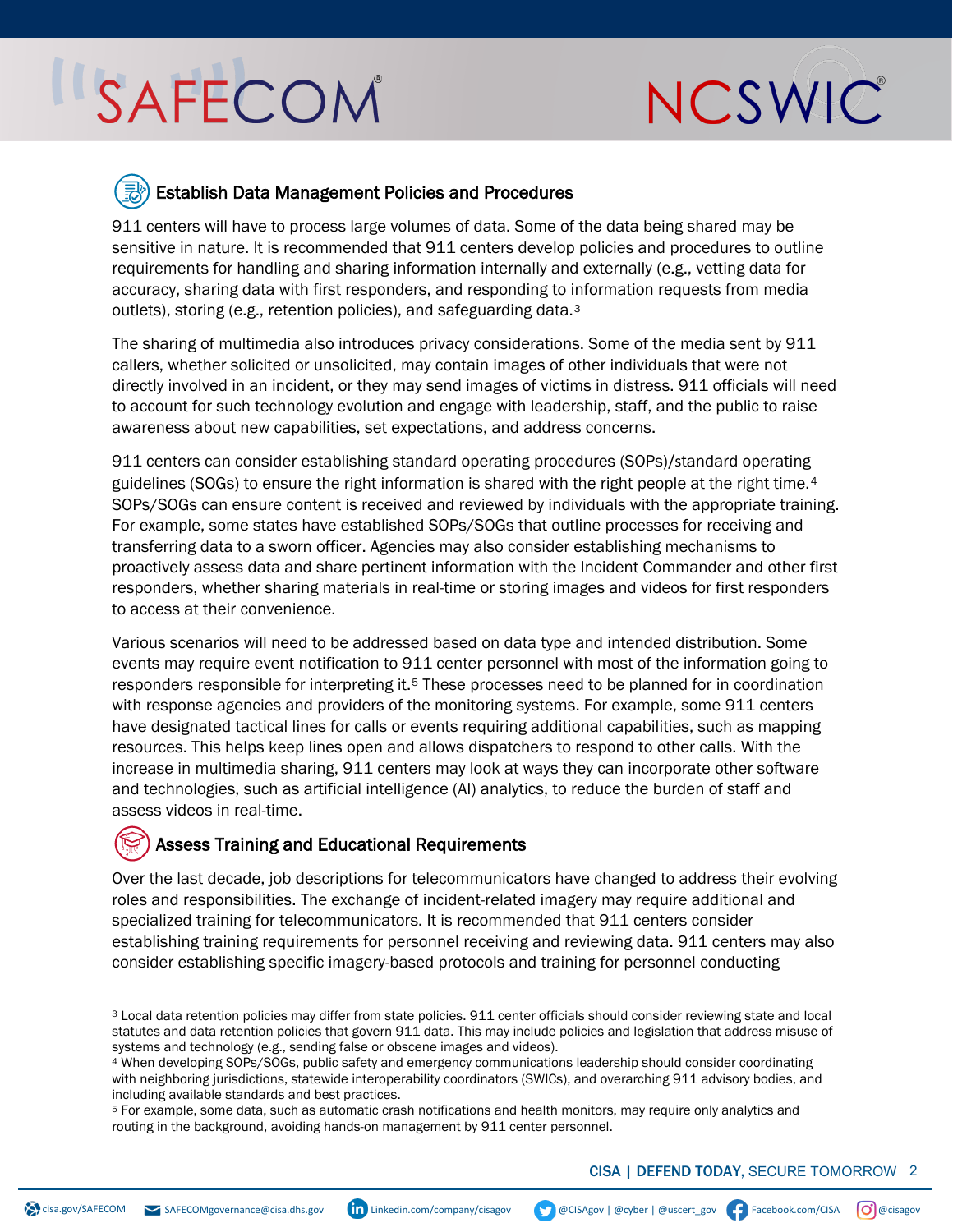### SAFECOM



interactive videos and analyzing photos and live-stream videos. This will ensure staff are properly prepared to analyze data and conduct interactive videos, while ensuring the safety and identity of personnel. For example, it is important to ensure that personnel name badges and locations are obscured during video-based interactions.

#### Support Staff Wellness

911 telecommunicators are trained to gather valuable information from the public in stressful and challenging circumstances via voice calls, already exposing 911 center personnel to traumatic situations. While multimedia may provide valuable information for dispatching personnel, it can expose staff to graphic images and videos. Consumption of these images can induce additional stress and vicarious trauma on 911 center personnel. These additional elements should be taken into consideration when implementing new capabilities and assessing policies and resources available to support staff wellness. As 911 centers plan for implementing multimedia technologies, officials and managers can engage with employees to assess their needs and concerns. They can also consider innovative use of additional technologies to protect staff (e.g., capabilities to pause incoming imagery or functions to record videos).

#### Assess Recruitment and Retention Policies

Emerging capabilities will continue to expand the role of 911 center personnel. Additional staff support may be needed to manage multimedia technologies. It is recommended that 911 officials and managers assess staffing needs and recruitment and retention policies, and update as needed, to reflect the evolving roles and responsibilities of dispatchers and other 911 center personnel. 911 centers will need to train current staff, as well as new employees, on how to use these new technologies and address the potential physical and psychological impacts from receiving and reviewing incident-related imagery. Officials and managers will also need to take into consideration the potential impact of imagery on employee retention.

For more information on this and other NG911 initiatives, contact [ng911wg@cisa.dhs.gov](mailto:ng911wg@cisa.dhs.gov) or visit [cisa.gov/safecom/next-generation-911.](https://www.cisa.gov/safecom/next-generation-911)